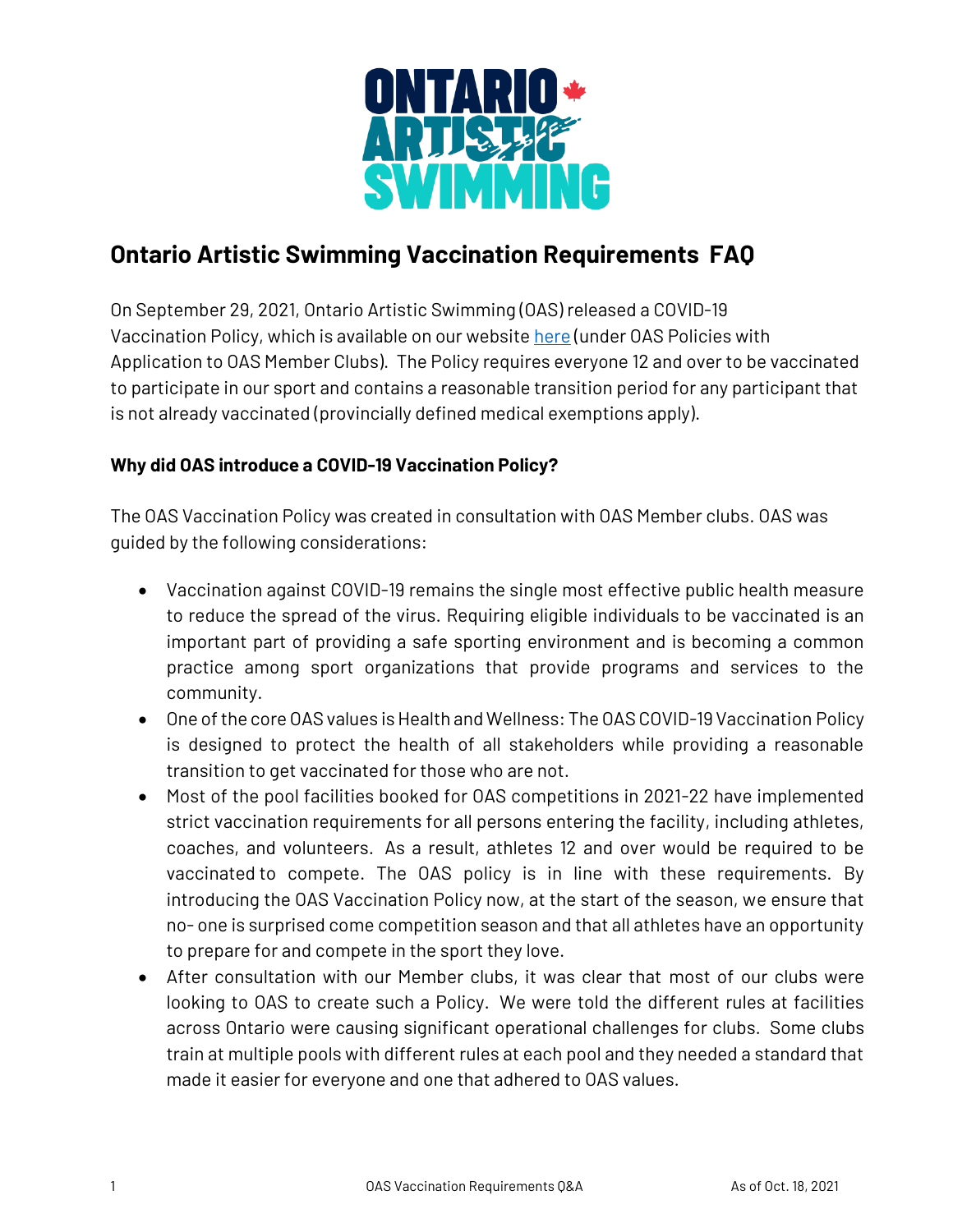

# **Why does the OAS COVID-19 Vaccination Policy set a higher standard than provincial requirements?**

- The Ontario government has created a complex framework for vaccination verification to access sport facilities and many municipalities and pool facilities across the province have chosen to be more restrictive than the current government requirements
- Our Member clubs told us that the different rules at facilities across Ontario were causing significant operational challenges. Some clubs train at multiple pools with different rules at each pool and they needed a standard that made it easier for everyone and one that adhered to OAS values.
- Most of the pool facilities booked for OAS competitions in 2021-22 have implemented strict vaccination requirements for all persons entering the facility, including athletes, coaches, and volunteers. As a result, athletes 12 and over would be required to be vaccinated to compete. The OAS policy is in line with these requirements. By introducing the OAS Vaccination Policy now, at the start of the season, we ensure that no- one is surprised come competition season and that all athletes have an opportunity to prepare for and compete in the sport they love.

# **Can municipalities or facilities apply stricter measures than what is set out in the Ontario proof of vaccination regulations or the OAS COVID-19 Vaccination Policy?**

• Yes, municipalities and sport facilities can be more restrictive than the current Ontario proof of vaccination regulations or the OAS COVID-19 Vaccination Policy. If this occurs, OAS, its clubs, and all their participants must abide by these rules or risk losing use of the facility and termination of their contract.

# **Are there any exemptions to the proof of vaccination requirement due to medical reasons? What proof is required?**

- Yes, individuals who are unable to be vaccinated due to medical reasons may apply for a medical exemption.
- The [Ontario Ministry of Health](https://health.gov.on.ca/en/pro/programs/publichealth/coronavirus/docs/vaccine/medical_exemptions_to_vaccination.pdf) and the [College of Physicians and Surgeons of Ontario](https://www.cpso.on.ca/Physicians/Your-Practice/Physician-Advisory-Services/COVID-19-FAQs-for-Physicians) have each released guidance that indicates that there are very few actual contraindications to available COVID-19 vaccinations that would qualify as medical exemptions and most individuals can safely receive COVID-19 vaccines.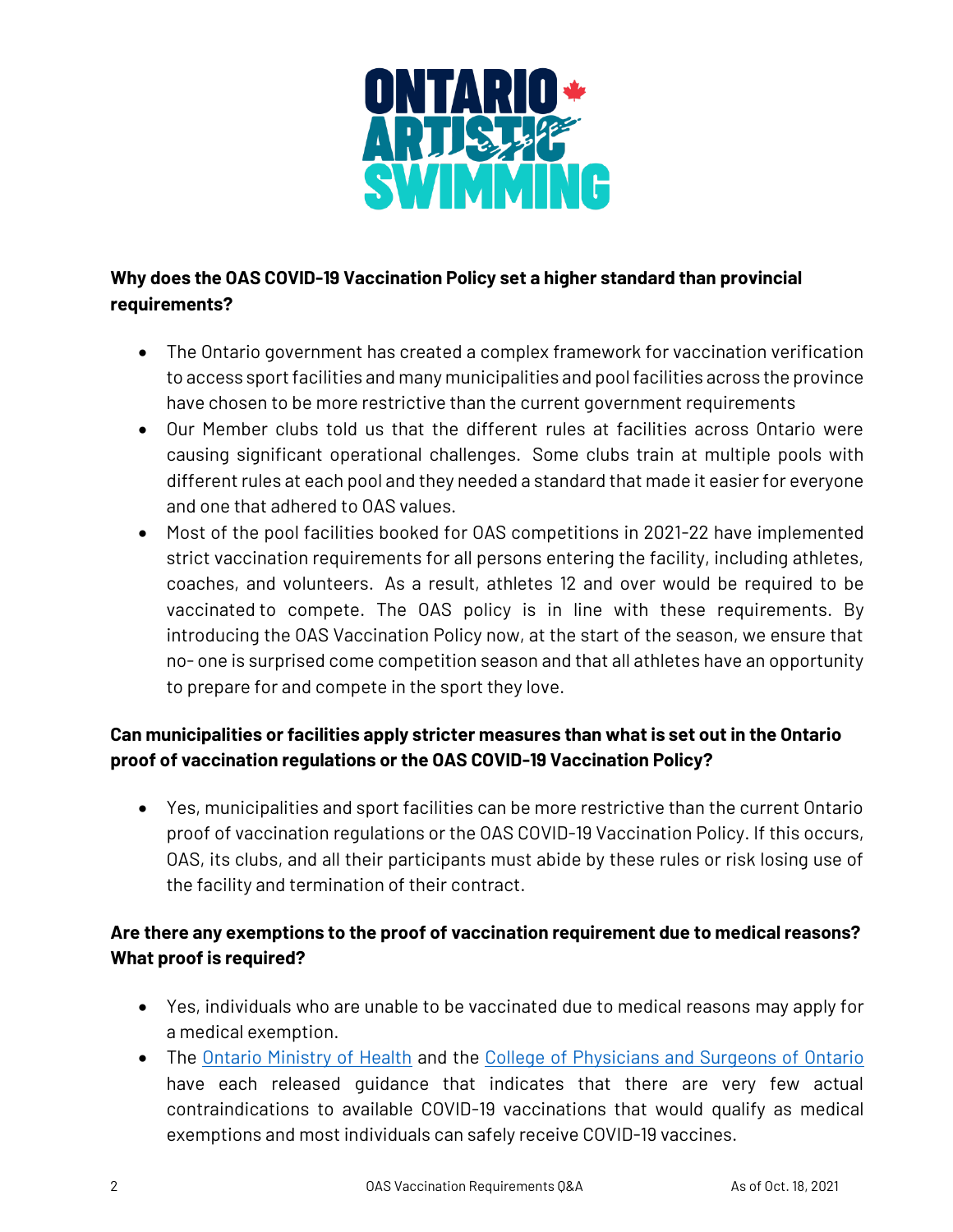

- In order to determine whether an individual is unable to receive the COVID-19 vaccine for medical related reasons, OAS requires the individual to submit the COVID-19 Vaccination Medical Exemption Form set out in the COVID-19 Vaccination Policy, which is available on our website [here.](https://ontarioartisticswimming.ca/ontario-artistic-swimming-policies/) Requests for a medical exemption will be considered by the club upon submission of this form.
- The form must be completed and supplied by either a physician designated as an MD, or a Registered Nurse in the Extended Class designated as RN(EC) or Nurse Practitioner (NP) stating that the individual is exempt for a medical reason from being fully vaccinated against COVID-19 and the effective time-period for the medical reason. The accommodation is only acceptable for the timeframe indicated by the medical professional in the form. The club is not allowed to keep this document; it must be kept by the individual and shown upon request.

#### **I hold personal beliefs against COVID-19 vaccination. Am I entitled to an exemption?**

• As stated in the Ontario Human Rights Commission (OHRC) [Policy Statement on COVID-](http://www.ohrc.on.ca/en/news_centre/ohrc-policy-statement-covid-19-vaccine-mandates-and-proof-vaccine-certificates)[19 Vaccine Mandates and Proof of Vaccine Certificates,](http://www.ohrc.on.ca/en/news_centre/ohrc-policy-statement-covid-19-vaccine-mandates-and-proof-vaccine-certificates) personal preferences or singular beliefs against vaccination do not amount to a creed under the Human Rights Code. This means that a person who chooses not to be vaccinated based on personal preference does not have a right to accommodation under the Code. Secular, socially based, or conscientiously held beliefs against COVID-19 vaccination are not protected under the Code and will not be approved as an exemption to the OAS COVID-19 vaccination requirements.

## **What are the consequences for not being vaccinated or refusing to provide proof of vaccination?**

- Individuals who are not fully vaccinated by the required deadlines, or refuse to provide proof of vaccination, will no longer be able to participate in club or OAS programming.
- Any questions relating to refunds should be directed to your club.